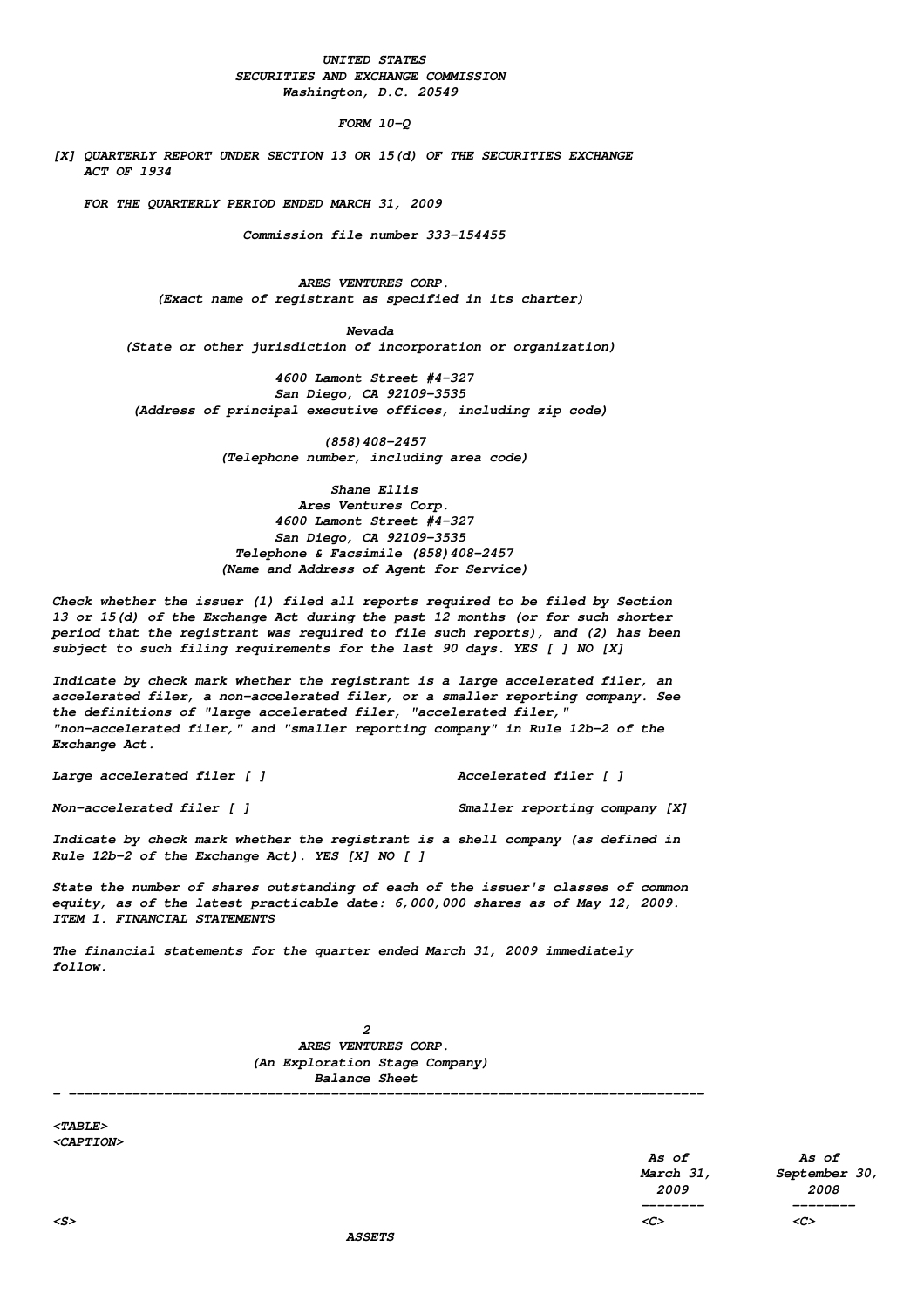| <b>CURRENT ASSETS</b><br>Cash                                                                                                                           | \$16,577                | \$15,000                        |
|---------------------------------------------------------------------------------------------------------------------------------------------------------|-------------------------|---------------------------------|
| TOTAL CURRENT ASSETS                                                                                                                                    | ________<br>16,577      | _______<br><i><b>15,000</b></i> |
| TOTAL ASSETS                                                                                                                                            | \$16,577<br>========    | \$15,000<br>========            |
| LIABILITIES & STOCKHOLDERS' EQUITY                                                                                                                      |                         |                                 |
| <b>CURRENT LIABILITIES</b>                                                                                                                              |                         |                                 |
| Accounts Payable                                                                                                                                        | \$                      | \$<br>515                       |
| Stock Subscriptions Received                                                                                                                            | 18,800                  |                                 |
| TOTAL CURRENT LIABILITIES                                                                                                                               | 18,800                  | 515                             |
| TOTAL LIABILITIES                                                                                                                                       | 18,800                  | 515                             |
| STOCKHOLDERS' EQUITY<br>Common stock, (\$0.001 par value, 75,000,000 shares authorized;<br>3,000,000 shares issued and outstanding as of March 31, 2009 |                         |                                 |
| and September 30, 2008)                                                                                                                                 | 3,000                   | 3,000                           |
| Additional paid-in capital                                                                                                                              | <i>12,000</i>           | <i>12,000</i>                   |
| Deficit accumulated during exploration stage                                                                                                            | (17, 223)<br>________   | (515)<br>_______                |
| TOTAL STOCKHOLDERS' EQUITY                                                                                                                              | (2, 223)                | 14,485                          |
| TOTAL LIABILITIES & STOCKHOLDERS' EQUITY                                                                                                                | \$16,577<br>$=$ ======= | \$15,000<br>========            |

**</TABLE>**

**See Notes to Financial Statements**

**3 ARES VENTURES CORP. (An Exploration Stage Company) Statement of Operations - --------------------------------------------------------------------------------**

**<TABLE> <CAPTION>**

|                                        | <b>Three Months</b><br>ended<br>March 31,<br>2009 | <i>Six Months</i><br>ended<br>March 31,<br>2009<br>_________ | September 25, 2008<br>(inception)<br>through<br>March 31,<br>2009 |
|----------------------------------------|---------------------------------------------------|--------------------------------------------------------------|-------------------------------------------------------------------|
| $\langle S \rangle$                    | $\langle C \rangle$                               | $\langle C \rangle$                                          | $\langle C \rangle$                                               |
| <b>REVENUES</b>                        |                                                   |                                                              |                                                                   |
| Revenues                               | \$                                                | \$                                                           | \$                                                                |
| <b>TOTAL REVENUES</b>                  |                                                   |                                                              |                                                                   |
| <b>OPERATIONG EXPENSES</b>             |                                                   |                                                              |                                                                   |
| Office and Administration              | 456                                               | 3,208                                                        | 3,723                                                             |
| Mineral Exploration Expenses           |                                                   | 7,000                                                        | 7,000                                                             |
| Professional Fees                      | 1,500                                             | 6,500                                                        | 6,500                                                             |
| TOTAL OPERATING EXPENSES               | (1, 956)                                          | (16, 708)                                                    | (17, 223)                                                         |
| Provision for Income Taxes             |                                                   |                                                              |                                                                   |
|                                        |                                                   |                                                              |                                                                   |
| NET INCOME (LOSS)                      | (1, 956)<br>\$                                    | \$(16, 708)                                                  | (17, 223)                                                         |
|                                        |                                                   |                                                              |                                                                   |
| <b>BASIC EARNINGS (LOSS) PER SHARE</b> | (0.00)<br>\$                                      | (0.01)<br>\$                                                 |                                                                   |
| WEIGHTED AVERAGE NUMBER OF             | -----------                                       | ----------                                                   |                                                                   |
| COMMON SHARES OUTSTANDING              | 3,000,000                                         | 3,000,000                                                    |                                                                   |
|                                        | ==========                                        | ==========                                                   |                                                                   |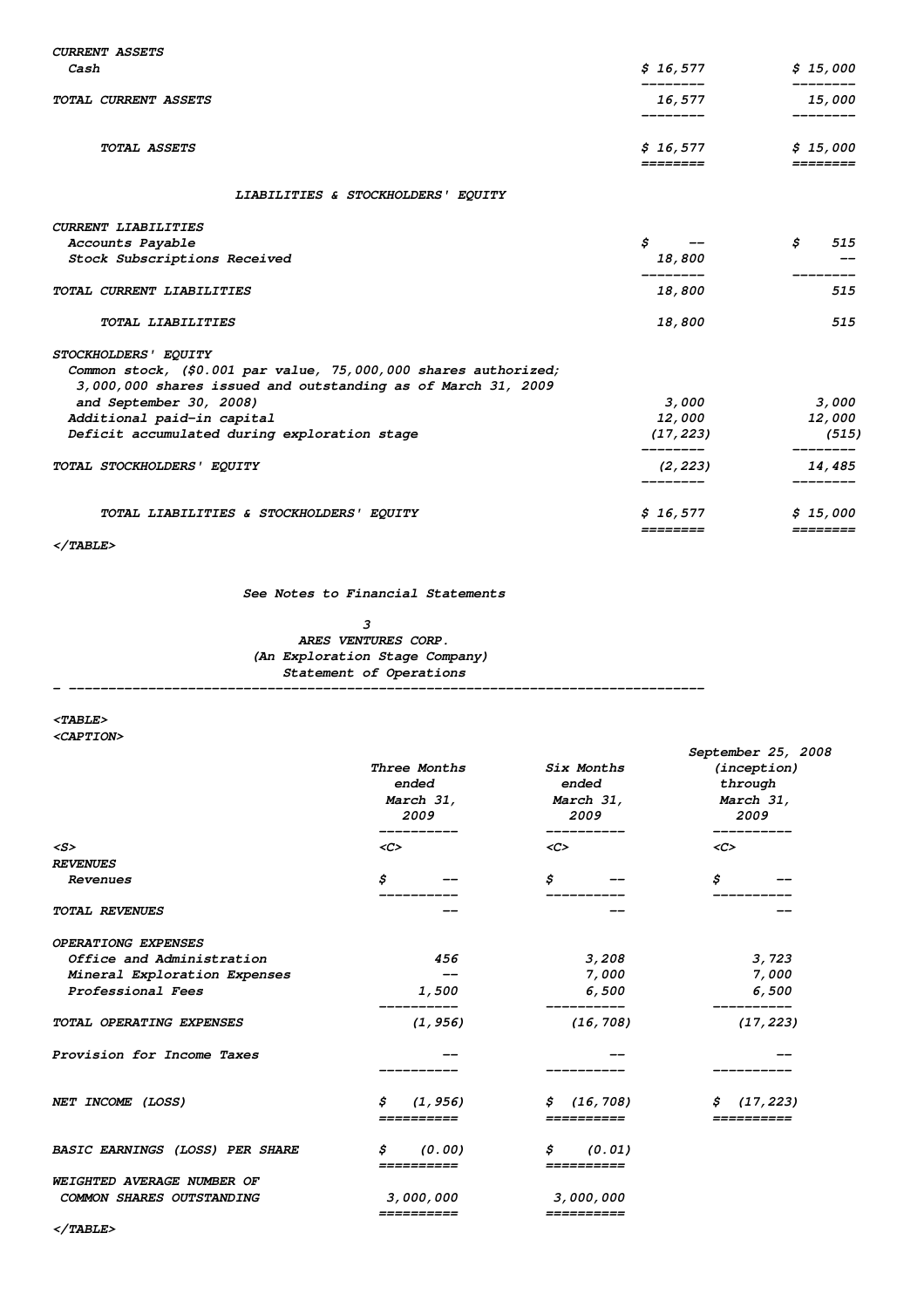## **4 ARES VENTURES CORP. (An Exploration Stage Company) Statement of Cash Flows**

**- --------------------------------------------------------------------------------**

**<TABLE> <CAPTION>**

|                                                                                                                                                                       | Six Months<br>ended<br>March 31,<br>2009<br>________ | September 25, 2008<br>(inception)<br>through<br>March 31,<br>2009<br>________ |
|-----------------------------------------------------------------------------------------------------------------------------------------------------------------------|------------------------------------------------------|-------------------------------------------------------------------------------|
| $S>$                                                                                                                                                                  | $\langle C \rangle$                                  | $\langle C \rangle$                                                           |
| OPERATING ACTIVITIES<br>Net income (loss)<br>Adjustments to reconcile net loss to net cash<br>provided by (used in) operating activities:                             | \$(16, 708)                                          | \$ (17, 223)                                                                  |
| Changes in operating assets and liabilities:<br>Increase (decrease) in Accounts Payable                                                                               | (515)                                                |                                                                               |
| NET CASH PROVIDED BY (USED IN) OPERATING ACTIVITIES                                                                                                                   | (17, 223)                                            | (17, 223)                                                                     |
| INVESTING ACTIVITIES                                                                                                                                                  |                                                      |                                                                               |
| NET CASH PROVIDED BY (USED IN) INVESTING ACTIVITIES                                                                                                                   |                                                      |                                                                               |
| FINANCING ACTIVITIES<br>Issuance of Common Stock<br>Additional Paid-In Capital<br>Stock Subscriptions Received<br>NET CASH PROVIDED BY (USED IN) FINANCING ACTIVITIES | 18,800<br>_______<br>18,800                          | 3,000<br>12,000<br>18,800<br>---------<br>33,800                              |
| NET INCREASE (DECREASE) IN CASH                                                                                                                                       | 1,577                                                | 16,577                                                                        |
| CASH AT BEGINNING OF PERIOD                                                                                                                                           | <i><b>15,000</b></i><br>________                     | ---------                                                                     |
| CASH AT END OF PERIOD                                                                                                                                                 | \$16,577<br>========                                 | \$16,577<br>========                                                          |
| SUPPLEMENTAL DISCLOSURES OF CASH FLOW INFORMATION                                                                                                                     |                                                      |                                                                               |
| Cash paid during period for:<br>Interest                                                                                                                              | \$<br>========                                       | s<br>========                                                                 |
| Income Taxes                                                                                                                                                          | S<br>========                                        | S<br>========                                                                 |
| <b></b>                                                                                                                                                               |                                                      |                                                                               |

  |  |**See Notes to Financial Statements**

**5 ARES VENTURES CORP. (An Exploration Stage Company) Notes to Financial Statements March 31, 2009**

**- --------------------------------------------------------------------------------**

## **NOTE 1 - CONDENSED FINANCIAL STATEMENTS**

**The accompanying financial statements have been prepared by Ares Ventures Corp. (the "Company") without audit. In the opinion of management, all adjustments (which include only normal recurring adjustments) necessary to present fairly the financial position, results of operations, and cash flows at March 31, 2009, and for all periods presented herein, have been made.**

**Certain information and footnote disclosures normally included in financial**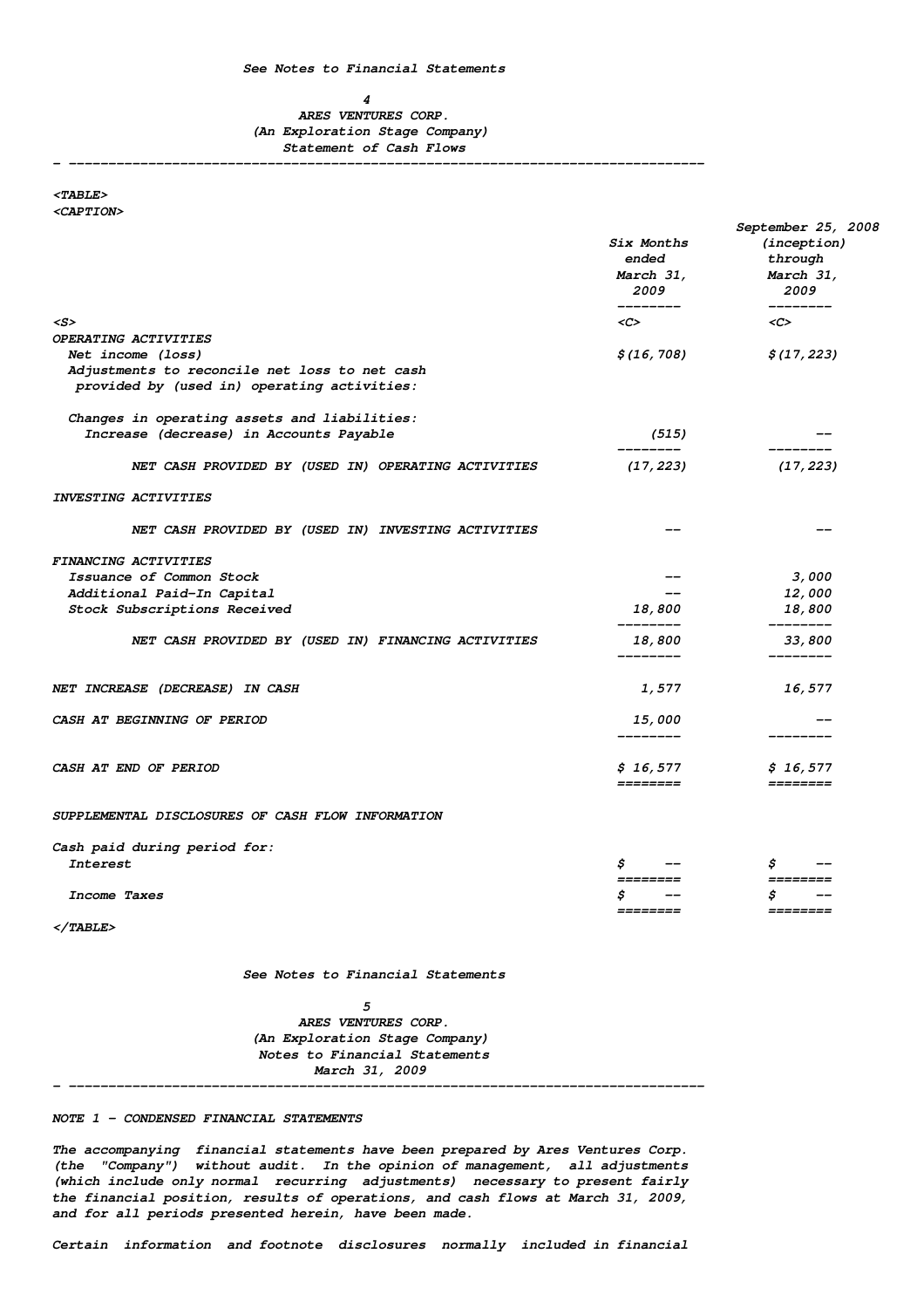**statements prepared in accordance with accounting principles generally accepted in the United States of America have been condensed or omitted. It is suggested that these condensed financial statements be read in conjunction with the financial statements and notes thereto included in the Company's September 30, 2008 audited financial statements. The results of operations for the period ended March 31, 2009 are not necessarily indicative of the operating results for the full year.**

## **NOTE 2 - GOING CONCERN**

**The Company's financial statements are prepared using generally accepted accounting principles in the United States of America applicable to a going concern which contemplates the realization of assets and liquidation of liabilities in the normal course of business. The Company has not yet established an ongoing source of revenues sufficient to cover its operating costs and allow it to continue as a going concern. The ability of the Company to continue as a going concern is dependent on the Company obtaining adequate capital to fund operating losses until it becomes profitable. If the Company is unable to obtain adequate capital, it could be forced to cease operations.**

**In order to continue as a going concern, the Company will need, among other things, additional capital resources. Management's plan is to obtain such resources for the Company by obtaining capital from management and other investors sufficient to meet its minimal operating expenses and seeking equity and/or debt financing. However management cannot provide any assurances that the Company will be successful in accomplishing any of its plans.**

**The ability of the Company to continue as a going concern is dependent upon its ability to successfully accomplish the plans described in the preceding paragraph and eventually secure other sources of financing and attain profitable operations. The accompanying financial statements do not include any adjustments that might be necessary if the Company is unable to continue as a going concern.**

**NOTE 3 - SUBSEQUENT EVENTS**

**On May 12, 2009 the Company completed its S-1 offering, selling 3,000,000 common shares at \$.02 per share for total proceeds of \$60,000.**

**6**

**ITEM 2. MANAGEMENT'S DISCUSSION AND ANALYSIS OR PLAN OF OPERATION**

## **FORWARD LOOKING STATEMENTS**

**This report contains forward-looking statements that involve risk and uncertainties. We use words such as "anticipate", "believe", "plan", "expect", "future", "intend", and similar expressions to identify such forward-looking statements. Investors should be aware that all forward-looking statements contained within this filing are good faith estimates of management as of the date of this report and actual results may differ materially from historical results or our predictions of future results.**

**RESULTS OF OPERATIONS**

**We are still in our exploration stage and have generated no revenue to date.**

**We incurred operating expenses of \$1,956 for the three months ended March 31, 2009. These expenses consisted of \$456 in general operating expenses and \$1,500 in professional fees.**

**Our net loss from inception (September 25, 2008) through March 31, 2009 was \$17,223.**

**In September, 2008, a total of 3,000,000 shares of common stock were issued in exchange for \$15,000 US, or \$.005 per share. These securities were issued to Shane Ellis, the officer and director of the company.**

**As of March 31, 2009 the company had received \$18,800 from the sale of 940,000 shares at \$0.02 per share pursuant to our Registration Statement filed on Form S-1 which became effective on December 1, 2008.**

**The following table provides selected financial data about our company for the period ended March 31, 2009.**

> **Balance Sheet Data: 3/31/09 ------------------- -------**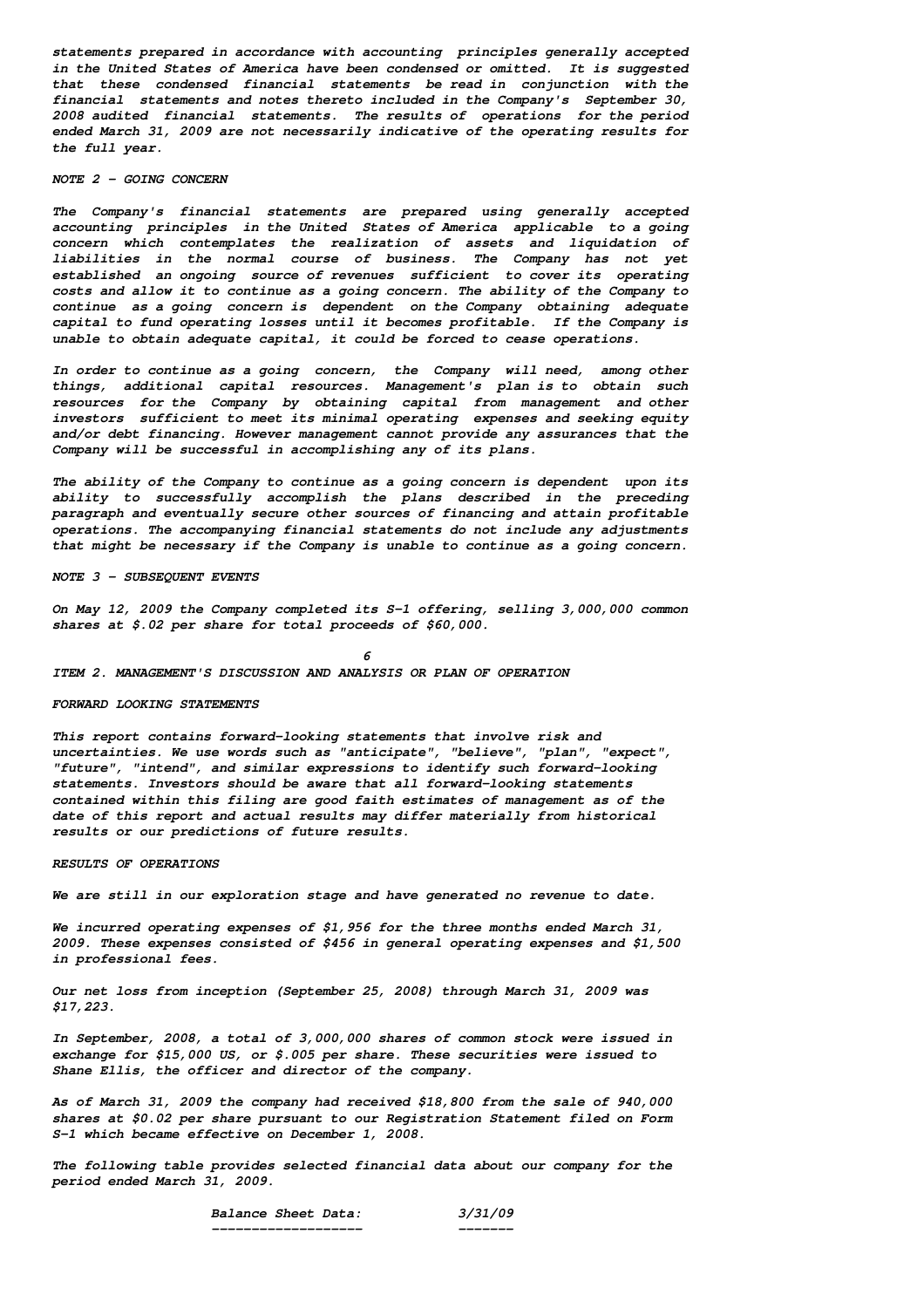| Cash                     | \$16,577   |
|--------------------------|------------|
| <i>Total assets</i>      | \$16.577   |
| <i>Total liabilities</i> | \$18,800   |
| Shareholders' equity     | \$(2, 223) |

#### **LIQUIDITY AND CAPITAL RESOURCES**

**Our cash balance at March 31, 2009 was \$16,577. If we experience a shortage of funds we may utilize funds from our director, who has agreed to advance funds for operations, however he has no formal commitment, arrangement or legal obligation to advance or loan funds to us.**

**7**

#### **PLAN OF OPERATION**

**Our plan of operation for the twelve months following receipt of the funding from our offering is to complete the three phases of the exploration program. In addition to the \$43,000 we anticipate spending for the exploration program as outlined below, we anticipate spending an additional \$10,000 on professional fees, including fees payable in complying with reporting obligations, and general administrative costs. Total expenditures over the next 12 months are therefore expected to be approximately \$53,000.**

**The following work program has been recommended by the consulting geologist who prepared the geology report.**

## **PHASE 1**

**Detailed prospecting, mapping and soil geochemistry. The estimated cost for this program is all inclusive. The timeline for accomplishing this phase of fieldwork including the turn-around time on analyses is approximately two months \$ 8,500**

## **PHASE 2**

**Magnetometer and VLF electromagnetic, grid controlled surveys over the areas of interest determined by the Phase 1 survey. Included in this estimated cost is transportation, accommodation, board, grid installation, two geophysical surveys, maps and report 9,500**

## **PHASE 3**

| Induced polarization survey over grid controlled anomalous |                      |
|------------------------------------------------------------|----------------------|
| area of interest outlined by Phase 1&2 fieldwork. Hoe or   |                      |
| bulldozer trenching, mapping and sampling of bedrock       |                      |
| anomalies. Includes assays, maps and reports               | <i><b>25,000</b></i> |
|                                                            |                      |
|                                                            |                      |

| Total | <i><b>\$43,000</b></i> |
|-------|------------------------|
|       | _______<br>-------     |

**Each phase following phase 1 is contingent upon favorable results from the previous phase.**

**We plan to commence Phase 1 of the exploration program on the claim in late spring 2009. We expect this phase to take 15 days to complete and an additional two to three months for the consulting geologist to receive the results from the assay lab and prepare his report.**

**The above program costs are management's estimates based upon the recommendations of the professional consulting geologist's report and the actual project costs may exceed our estimates. To date, we have not commenced exploration.**

**8**

**Following phase one of the exploration program, if it proves successful in identifying mineral deposits, we intend to proceed with phase two of our exploration program. The estimated cost of this program is \$9,500 and will take approximately 3 weeks to complete and an additional two to three months for the consulting geologist to receive the results from the assay lab and prepare his report.**

**Following phase two of the exploration program, if it proves successful, we intend to proceed with phase three of our exploration program. The estimated**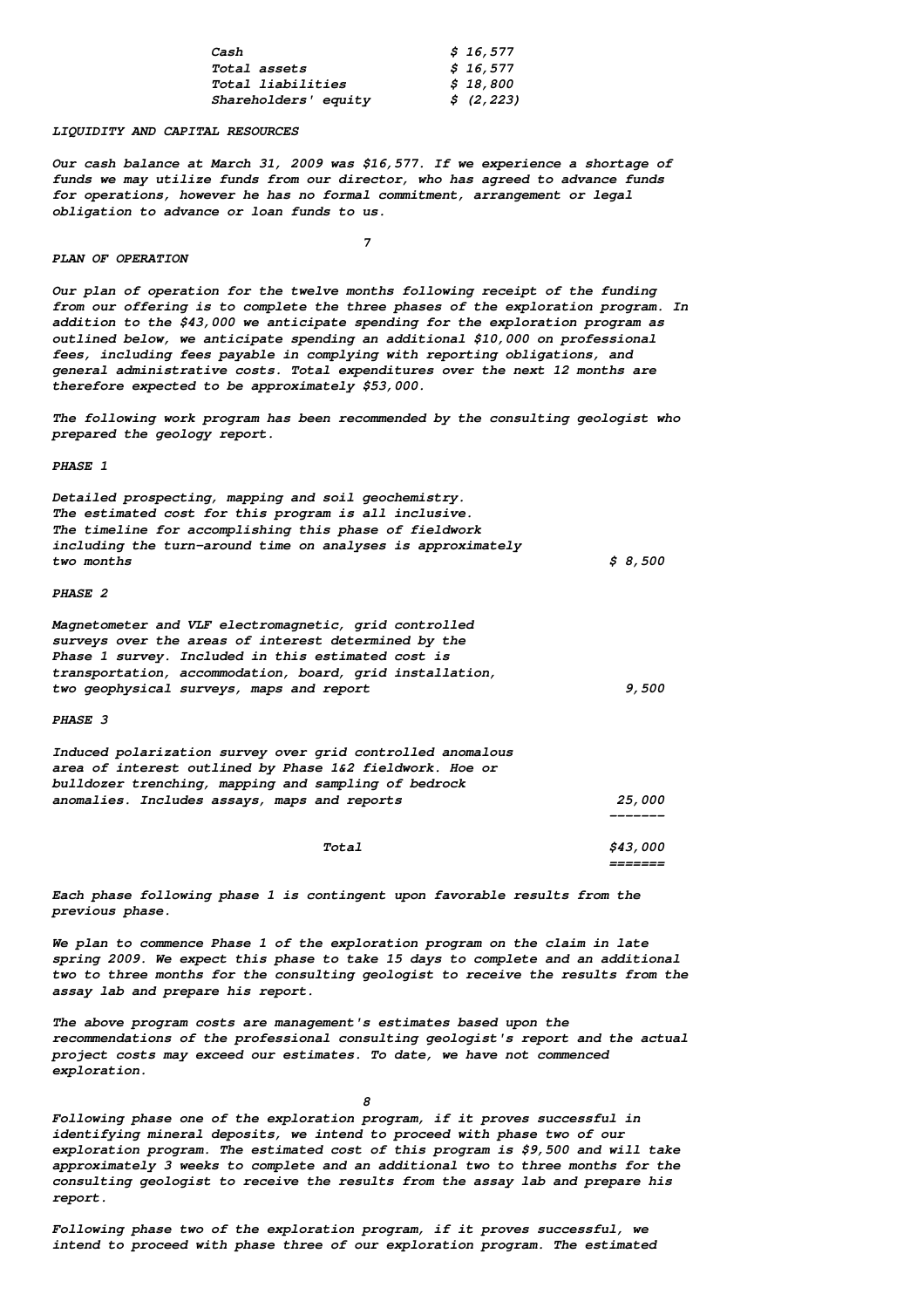**cost of this program is \$25,000 and will take approximately one month to complete and an additional two to three months for the consulting geologist to receive the results from the assay lab and prepare his report.**

**We anticipate commencing the second phase of our exploration program in summer 2009 and phase 3 in fall 2009. We have a verbal agreement with Western Minerals Inc., the consulting geology company who prepared the geology report on our claim, to retain their services for our planned exploration program. We cannot provide investors with any assurance that we will be able to raise sufficient funds to proceed with any work after the exploration program if we find mineralization.**

#### **OFF-BALANCE SHEET ARRANGEMENTS**

**We do not have any off-balance sheet arrangements that have or are reasonably likely to have a current or future effect on our financial condition, changes in financial condition, revenues or expenses, results of operations, liquidity, capital expenditures or capital resources that is material to investors.**

## **ITEM 4. CONTROLS AND PROCEDURES**

**MANAGEMENT'S REPORT ON INTERNAL CONTROL OVER FINANCIAL REPORTING**

**Our management is responsible for establishing and maintaining adequate internal control over financial reporting. Internal control over financial reporting is defined in Rule 13a-15(f) or 15d-15(f) promulgated under the Securities Exchange Act of 1934 as a process designed by, or under the supervision of, the company's principal executive and principal financial officers and effected by the company's board of directors, management and other personnel, to provide reasonable assurance regarding the reliability of financial reporting and the preparation of financial statements for external purposes in accordance with accounting principles generally accepted in the United States of America and includes those policies and procedures that:**

- **- Pertain to the maintenance of records that in reasonable detail accurately and fairly reflect the transactions and dispositions of the assets of the company;**
- **- Provide reasonable assurance that transactions are recorded as necessary to permit preparation of financial statements in accordance with accounting principles generally accepted in the United States of**

**9 America and that receipts and expenditures of the company are being made only in accordance with authorizations of management and directors of the company; and**

**- Provide reasonable assurance regarding prevention or timely detection of unauthorized acquisition, use or disposition of the company's assets that could have a material effect on the financial statements.**

**Because of its inherent limitations, internal control over financial reporting may not prevent or detect misstatements. Projections of any evaluation of effectiveness to future periods are subject to the risk that controls may become inadequate because of changes in conditions, or that the degree of compliance with the policies or procedures may deteriorate. All internal control systems, no matter how well designed, have inherent limitations. Therefore, even those systems determined to be effective can provide only reasonable assurance with respect to financial statement preparation and presentation. Because of the inherent limitations of internal control, there is a risk that material misstatements may not be prevented or detected on a timely basis by internal control over financial reporting. However, these inherent limitations are known features of the financial reporting process. Therefore, it is possible to design into the process safeguards to reduce, though not eliminate, this risk.**

**As of March 31, 2009 management assessed the effectiveness of our internal control over financial reporting based on the criteria for effective internal control over financial reporting established in Internal Control--Integrated Framework issued by the Committee of Sponsoring Organizations of the Treadway Commission ("COSO") and SEC guidance on conducting such assessments. Based on that evaluation, they concluded that, during the period covered by this report, such internal controls and procedures were not effective to detect the inappropriate application of US GAAP rules as more fully described below. This was due to deficiencies that existed in the design or operation of our internal controls over financial reporting that adversely affected our internal controls and that may be considered to be material weaknesses.**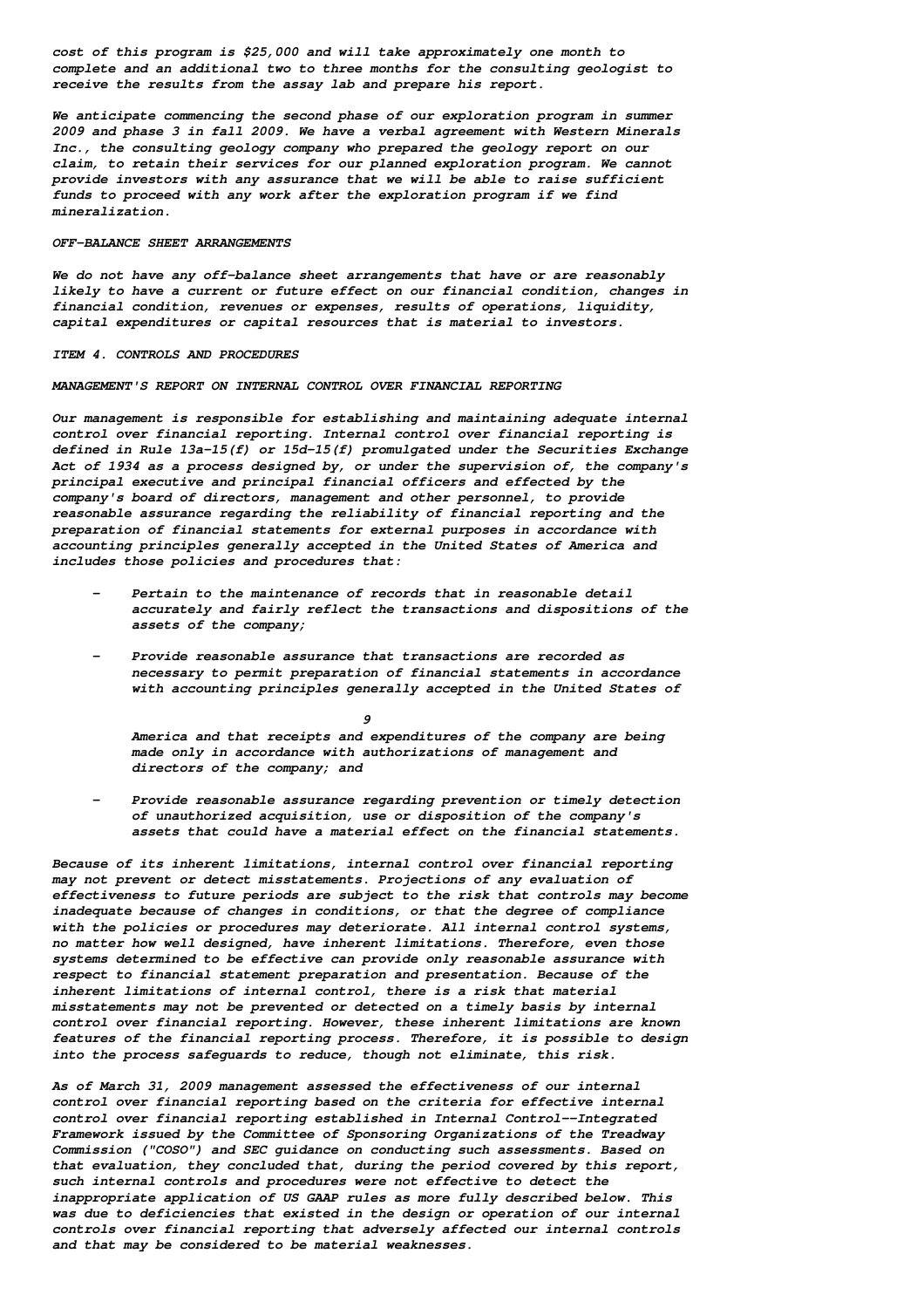**The matters involving internal controls and procedures that our management considered to be material weaknesses under the standards of the Public Company Accounting Oversight Board were: (1) lack of a functioning audit committee due to a lack of a majority of independent members and a lack of a majority of outside directors on our board of directors, resulting in ineffective oversight in the establishment and monitoring of required internal controls and procedures; (2) inadequate segregation of duties consistent with control objectives; and (3) ineffective controls over period end financial disclosure and reporting processes. The aforementioned material weaknesses were identified by our Chief Executive Officer in connection with the review of our financial statements as of March 31, 2009.**

**Management believes that the material weaknesses set forth in items (2) and (3) above did not have an effect on our financial results. However, management believes that the lack of a functioning audit committee and the lack of a majority of outside directors on our board of directors results in ineffective oversight in the establishment and monitoring of required internal controls and procedures, which could result in a material misstatement in our financial statements in future periods.**

# **10**

#### **MANAGEMENT'S REMEDIATION INITIATIVES**

**In an effort to remediate the identified material weaknesses and other deficiencies and enhance our internal controls, we have initiated, or plan to initiate, the following series of measures:**

**We will create a position to segregate duties consistent with control objectives and will increase our personnel resources and technical accounting expertise within the accounting function when funds are available to us. And, we plan to appoint one or more outside directors to our board of directors who shall be appointed to an audit committee resulting in a fully functioning audit committee who will undertake the oversight in the establishment and monitoring of required internal controls and procedures such as reviewing and approving estimates and assumptions made by management when funds are available to us.**

**Management believes that the appointment of one or more outside directors, who shall be appointed to a fully functioning audit committee, will remedy the lack of a functioning audit committee and a lack of a majority of outside directors on our Board.**

**We anticipate that these initiatives will be at least partially, if not fully, implemented by December 31, 2009. Additionally, we plan to test our updated controls and remediate our deficiencies by December 31, 2009.**

#### **CHANGES IN INTERNAL CONTROLS OVER FINANCIAL REPORTING**

**There was no change in our internal controls over financial reporting that occurred during the period covered by this report, which has materially affected, or is reasonably likely to materially affect, our internal controls over financial reporting.**

## **ITEM 5. OTHER INFORMATION**

**On May 12, 2009 the Company completed its S-1 offering, selling 3,000,000 common shares at \$.02 per share for total proceeds of \$60,000.**

> **11 PART II. OTHER INFORMATION**

**ITEM 6. EXHIBITS**

**<TABLE>**

| 14056<br><caption><br/>Exhibit No.</caption> | Exhibit                   | Incorporated by Reference or Filed Herewith                                                                                           |
|----------------------------------------------|---------------------------|---------------------------------------------------------------------------------------------------------------------------------------|
| $\langle S \rangle$                          | $\langle C \rangle$       | $\langle C \rangle$                                                                                                                   |
| 3.1                                          | Articles of Incorporation | Incorporated by reference to the Registration<br>Statement on Form S-1 filed with the SEC on<br>October 20, 2008, File No. 333-154455 |
| 3.2                                          | Bylaws                    | Incorporated by reference to the Registration<br>Statement on Form S-1 filed with the SEC on<br>October 20, 2008, File No. 333-154455 |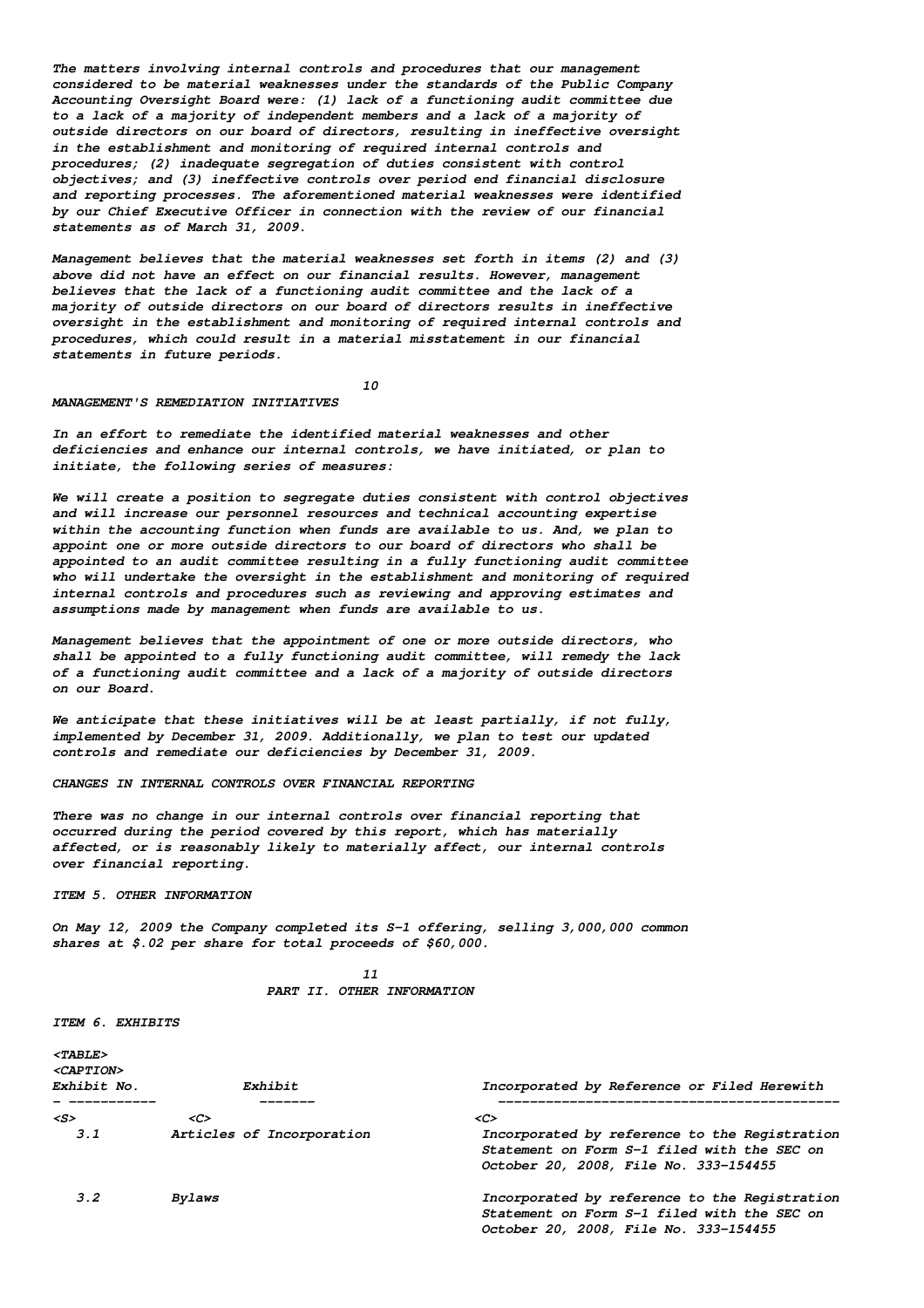| 31.1 | Section 302 Certification of<br><i>Chief Executive Officer</i>                                | <b>Filed</b> herewith |
|------|-----------------------------------------------------------------------------------------------|-----------------------|
| 31.2 | Section 302 Certification of<br><i>Chief Financial Officer</i>                                | <i>Filed herewith</i> |
| 32   | <i>Section 906 Certification of</i><br>Chief Executive Officer and<br>Chief Financial Officer | <i>Filed herewith</i> |

**</TABLE>**

#### **SIGNATURES**

**Pursuant to the requirements of the Securities Exchange Act of 1934, the Registrant has duly caused this report to be signed on its behalf by the undersigned, thereunto duly authorized.**

**May 12, 2009 Ares Ventures Corp.**

**/s/ Shane Ellis**

**--------------------------------------------------- By: Shane Ellis**

**(Chief Executive Officer, Chief Financial Officer, Principal Accounting Officer, President, Secretary, Treasurer & Sole Director)**

**12**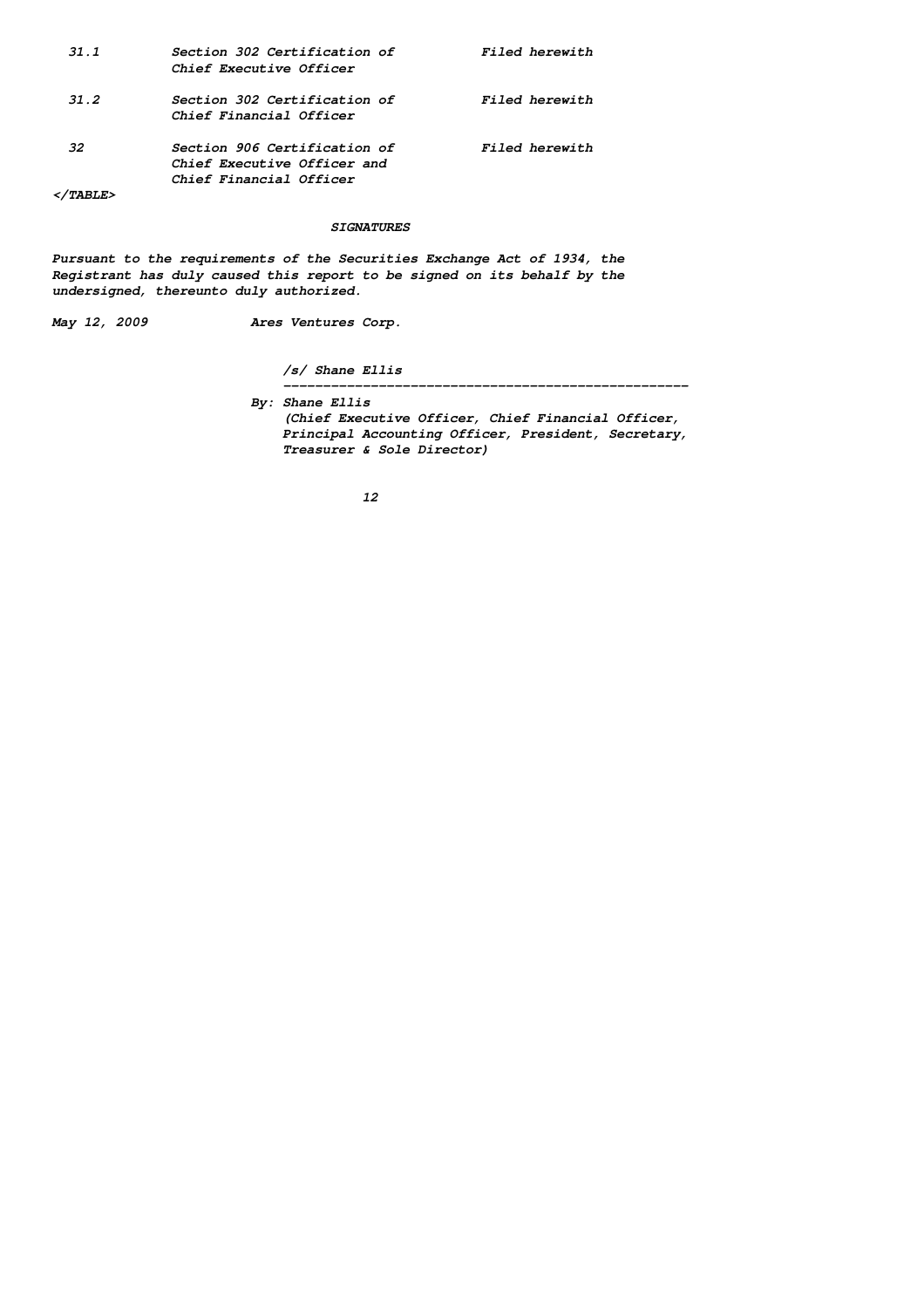## **CERTIFICATION**

- **I, Shane Ellis, certify that:**
- **1. I have reviewed this report on Form 10-Q of Ares Ventures Corp.**
- **2. Based on my knowledge, this report does not contain any untrue statement of a material fact or omit to state a material fact necessary to make the statements made, in light of the circumstances under which such statements were made, not misleading with respect to the period covered by this report;**
- **3. Based on my knowledge, the financial statements, and other financial information included in this report, fairly present in all material respects the financial condition, results of operations and cash flows of the registrant as of, and for, the periods presented in this report;**
- **4. I am responsible for establishing and maintaining disclosure controls and procedures (as defined in Exchange Act Rules 13a-15(e) and 15d-15(e)) and internal control over financial reporting (as defined in Exchange Act Rules 13a-15(f) and 15d-15(f)) for the registrant and have:**
	- **a) Designed such disclosure controls and procedures or caused such disclosure controls and procedures to be designed under my supervision, to ensure that material information relating to the registrant is made known to me particularly during the period in which this report is being prepared;**
	- **b) Designed such internal control over financial reporting, or caused such internal control over financial reporting to be designed under my supervision, to provide reasonable assurance regarding the reliability of financial reporting and the preparation of financial statements for external purposes in accordance with generally accepted accounting principles;**
	- **c) Evaluated the effectiveness of the registrant's disclosure controls and procedures and presented in this report my conclusions about the effectiveness of the disclosure controls and procedures, as of the end of the period covered by this report based on such evaluation; and**
	- **d) Disclosed in this report any change in the registrant's internal control over financial reporting that occurred during the registrant's most recent fiscal quarter (the registrant's fourth fiscal quarter in the case of an annual report) that has materially affected, or is reasonably likely to materially affect, the registrant's internal control over financial reporting; and**
- **5. I have disclosed, based on my most recent evaluation of internal control over financial reporting, to the registrant's auditors and the audit committee of registrant's board of directors (or persons performing the equivalent functions):**
	- **a) All significant deficiencies and material weaknesses in the design or operation of internal control over financial reporting which are reasonably likely to adversely affect the registrant's ability to record, process, summarize and report financial information; and b) Any fraud, whether or not material, that involves management or other**
	- **employees who have a significant role in the registrant's internal control over financial reporting.**

**Date: May 12, 2009**

**/s/ Shane Ellis**

**- -------------------------------- Shane Ellis Chief Executive Officer**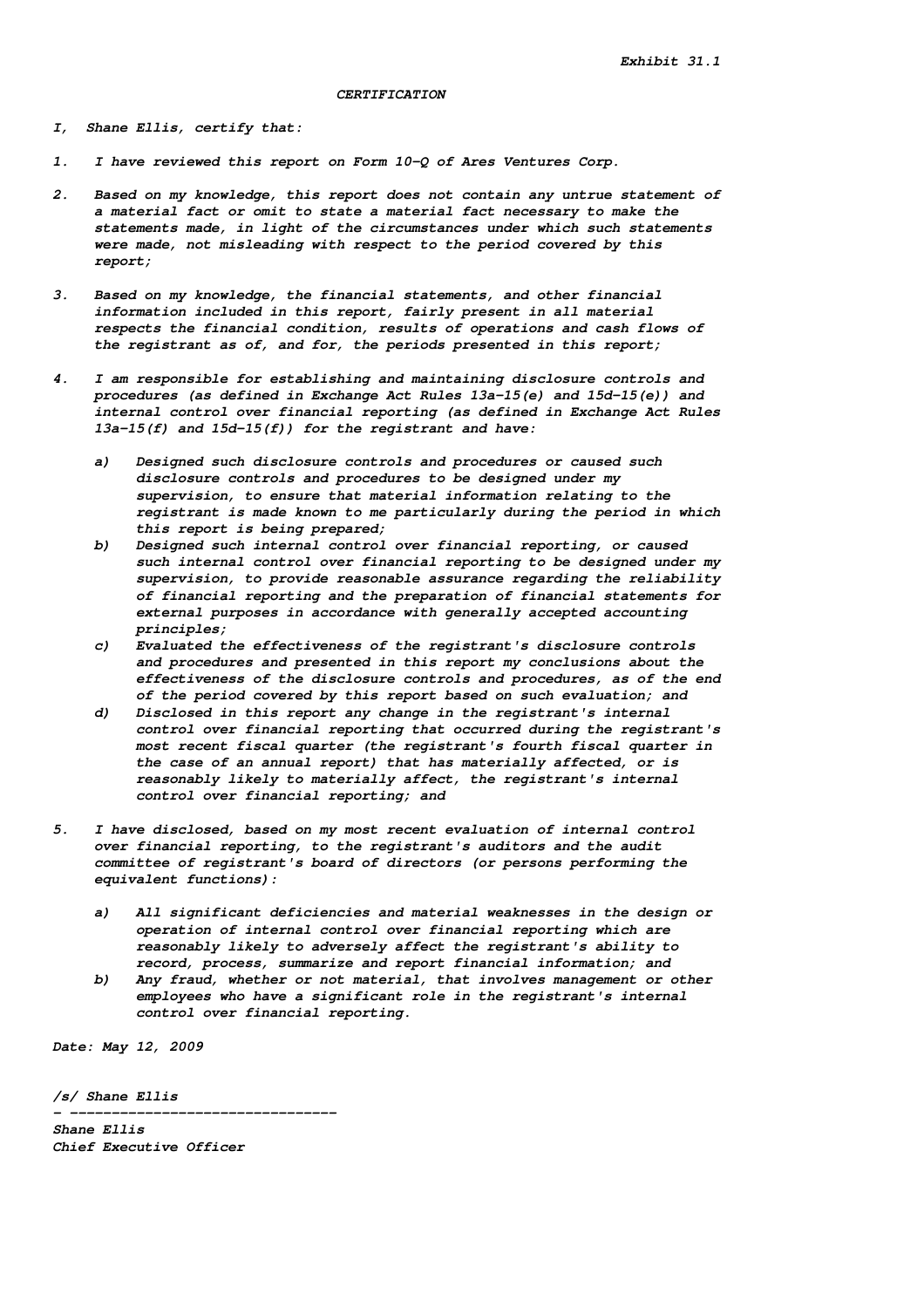## **CERTIFICATION**

- **I, Shane Ellis, certify that:**
- **1. I have reviewed this report on Form 10-Q of Ares Ventures Corp.**
- **2. Based on my knowledge, this report does not contain any untrue statement of a material fact or omit to state a material fact necessary to make the statements made, in light of the circumstances under which such statements were made, not misleading with respect to the period covered by this report;**
- **3. Based on my knowledge, the financial statements, and other financial information included in this report, fairly present in all material respects the financial condition, results of operations and cash flows of the registrant as of, and for, the periods presented in this report;**
- **4. I am responsible for establishing and maintaining disclosure controls and procedures (as defined in Exchange Act Rules 13a-15(e) and 15d-15(e)) and internal control over financial reporting (as defined in Exchange Act Rules 13a-15(f) and 15d-15(f)) for the registrant and have:**
	- **a) Designed such disclosure controls and procedures or caused such disclosure controls and procedures to be designed under my supervision, to ensure that material information relating to the registrant is made known to me particularly during the period in which this report is being prepared;**
	- **b) Designed such internal control over financial reporting, or caused such internal control over financial reporting to be designed under my supervision, to provide reasonable assurance regarding the reliability of financial reporting and the preparation of financial statements for external purposes in accordance with generally accepted accounting principles;**
	- **c) Evaluated the effectiveness of the registrant's disclosure controls and procedures and presented in this report my conclusions about the effectiveness of the disclosure controls and procedures, as of the end of the period covered by this report based on such evaluation; and**
	- **d) Disclosed in this report any change in the registrant's internal control over financial reporting that occurred during the registrant's most recent fiscal quarter (the registrant's fourth fiscal quarter in the case of an annual report) that has materially affected, or is reasonably likely to materially affect, the registrant's internal control over financial reporting; and**
- **5. I have disclosed, based on my most recent evaluation of internal control over financial reporting, to the registrant's auditors and the audit committee of registrant's board of directors (or persons performing the equivalent functions):**
	- **a) All significant deficiencies and material weaknesses in the design or operation of internal control over financial reporting which are reasonably likely to adversely affect the registrant's ability to record, process, summarize and report financial information; and**
	- **b) Any fraud, whether or not material, that involves management or other employees who have a significant role in the registrant's internal control over financial reporting.**

**Date: May 12, 2009**

**/s/ Shane Ellis**

**- ---------------------------------- Shane Ellis Chief Financial Officer**